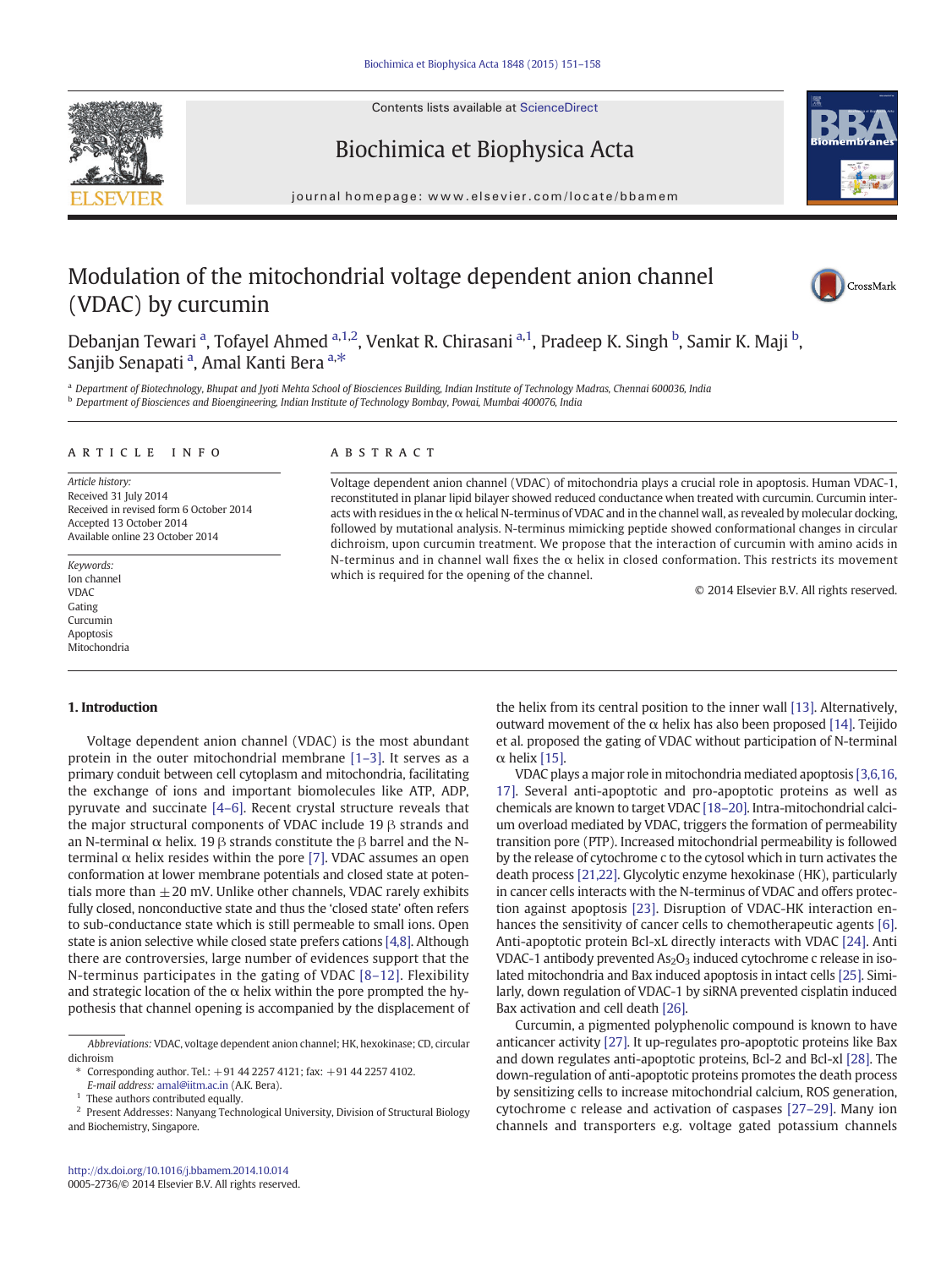(Kv1.3, Kv11.1), CFTR chloride channel, voltage gated calcium channels, ABC transporters and glucose transporters are modulated by curcumin [30] Curcumin-induced release of 'apoptosis inducing factor' (AIF) involves VDAC [31]. Although curcumin is known to modulate various proteins associated with cell survival and death, its direct effect on VDAC has not been studied. We show that curcumin induces closure of reconstituted hVDAC-1 in planar lipid bilayer. The key residues of VDAC that interact with curcumin are identified and the possible mechanism of VDAC-closure is discussed.

# 2. Materials and methods

# 2.1. Materials

Escherichia coli M15 (pREP4) bacterial strain and Ni-NTA matrix were purchased from Qiagen. Tris-Hcl, Guanidine HCl, Trition X-100 and DTT (Dithiothreitol) were obtained from HiMedia, India. LDAO (N,N-Dimethyldodecylamin-N-oxide) was purchased from Sigma Chemicals, USA. Hydroxylapatite and celite were purchased from Bio-Rad, USA. Curcumin was obtained from Loba Chime, India.

#### 2.2. Expression and purification of VDAC

Recombinant His-tag hVDAC-1 was expressed in E. coli M15 (pREP4). VDAC expression was induced with 1 mM IPTG. Harvested cells were ruptured by sonication in the buffer containing 150 mM NaCl, 30 mM Tris– HCl (pH 8). The lysate was centrifuged at 4800  $\times$ g for 30 min at 4 °C. The pellet was washed in the buffer containing 2% Triton X-100. The purified inclusion bodies were dispersed in buffer containing 6 M Guanidine HCl, 10 mM DTT, 0.1 mM EDTA and 100 mM Tris–HCl (pH 8). The extracted protein was re-folded in buffer containing 0.1 mM EDTA, 1 mM DTT, 100 mM Tris–HCl (pH 8) and 2% LDAO. The protein solution was centrifuged at  $150,000 \times g$  for 45 min. The supernatant was dialyzed twice against phosphate buffer (pH 6) containing 0.1% LDAO for 24 h. His-tag VDAC was purified using Ni-NTA column as described before [32]. Bovine brain VDAC was purified using hydroxylapatite-celite column as described before [33].

#### 2.3. SDS-PAGE and Western blotting

Homogeneity of the purified VDAC was checked on SDS-PAGE. Purified protein sample was resolved on 12% gel as per standard Lammeli's method, followed by silver staining [34]. Molecular weight of the purified hVDAC-1 was compared using standard molecular weight marker (BioRad). For western blot, 20 μg of purified hVDAC-1 was resolved on SDS-PAGE. After electrophoresis, proteins were transferred to polyvinylidene fluoride (PVDF) membrane (Bio-Rad, USA), and then blocked with 5% bovine serum albumin (BSA) and 0.1% Tween-20 in Tris-buffered saline (TBS) for 1 h at room temperature (22 °C– 24 °C). The blot was incubated overnight at 4 °C with monoclonal antibody against hVDAC-1 (Cell Signaling Technologies, USA) at 1:750 dilution. After several washes with TBS-Tween-20 solution, the blot was incubated for 1 h with HRP-conjugated secondary antibody (GeNei, Lot No: 031062) at 1:5000 dilution. The blot was treated with super signal west pico-chemiluminescent substrate (Thermo Scientific, USA) and visualized on X-ray film (Amersham, USA).

#### 2.4. Site directed mutagenesis

The mutants of hVDAC-1: K15A, R18A, D19A and Y198F were created using Quick Change mutagenesis kit (Stratagene, La Jolla, CA, USA) according to the manufacturers' protocol. The primers used for generating the mutants are shown in Supplementary Table 1. The mutation was confirmed by sequencing.



Fig. 1. Characterization of purified hVDAC-1. A. SDS-PAGE profile of purified hVDAC-1. 20 μg of purified protein was resolved on 12% polyacrylamide gel, followed by silver staining. Molecular weight of purified hVADC-1 appeared to be around 32 KDa. Lane 1, standard molecular weight marker; Lane 2, Fraction after refolding; Lane 3, purified hVDAC-1. B. Western blot confirming the purified protein as hVDAC-1. Lane 1, fraction after re-folding; Lane 2, purified hVDAC-1. C. Representative current voltage (I-V) plot of hVDAC-1. I-V plot was generated using a voltage ramp from −90 mV to +90 mV. Closing events are observed at higher voltages. D. Relative conductance (G: conductance at a given voltage; G<sub>0</sub>: maximum conductance) versus voltage plot of hVDAC-1. Relative conductance decreased with increasing voltages, a typical signature of VDAC. Values are the mean  $\pm$  SEM of 10 independent observations. Solid line represents fitted curve, generated using Gaussian function (Sigma plot 11).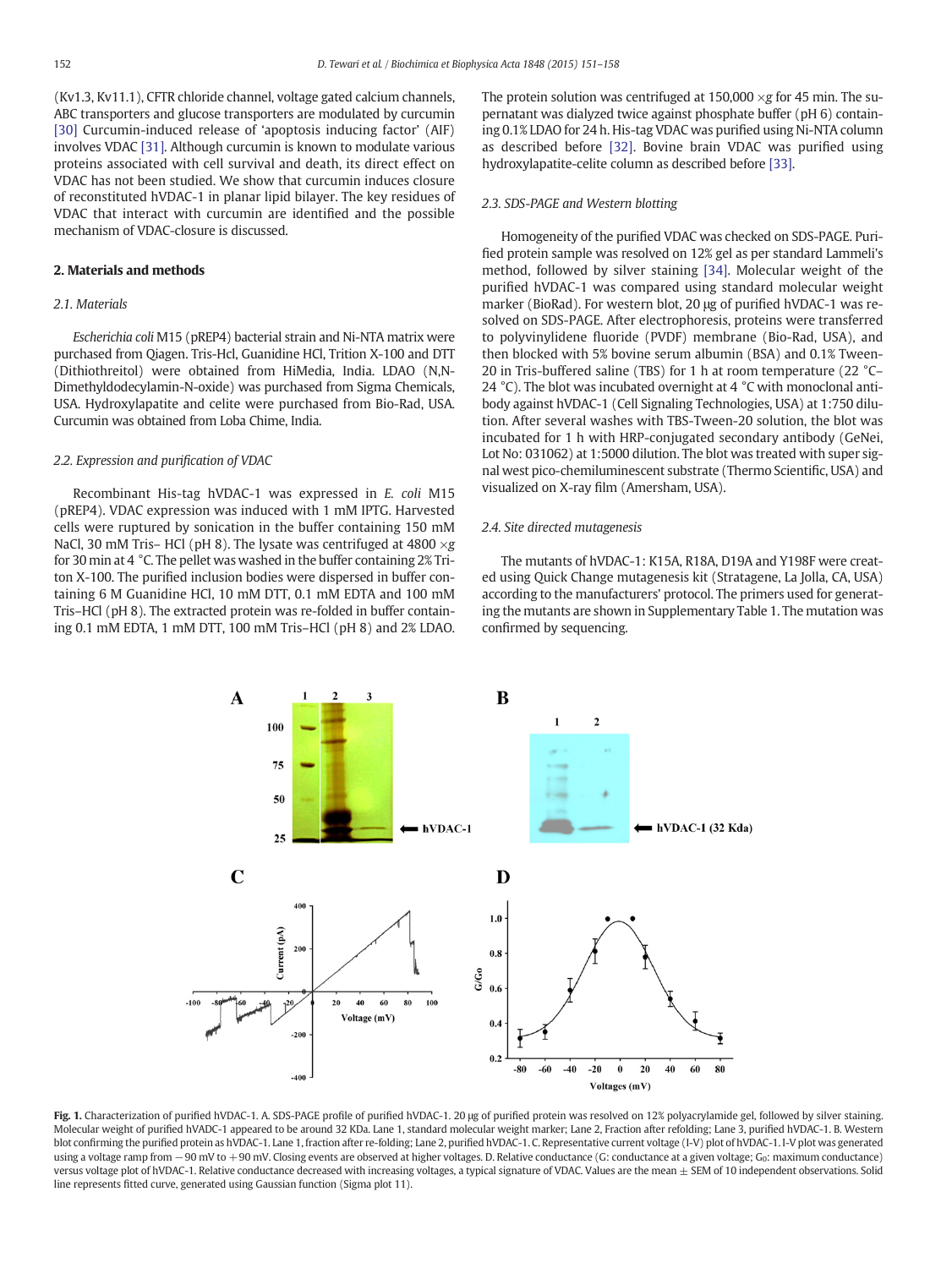

Fig. 2. Effect of Curcumin on VDAC-1. A. Representative current traces recorded at +10 mV/−10 mV and respective all point histograms (below the current traces) are presented. Current value decreased when 50 μM of curcumin was added to the cis side. Left panel shows control hVDAC-1 without curcumin. B. Current traces recorded from bovine brain VDAC. Dotted lines in red represent base line (0 pA) and the holding potentials are indicated in the left.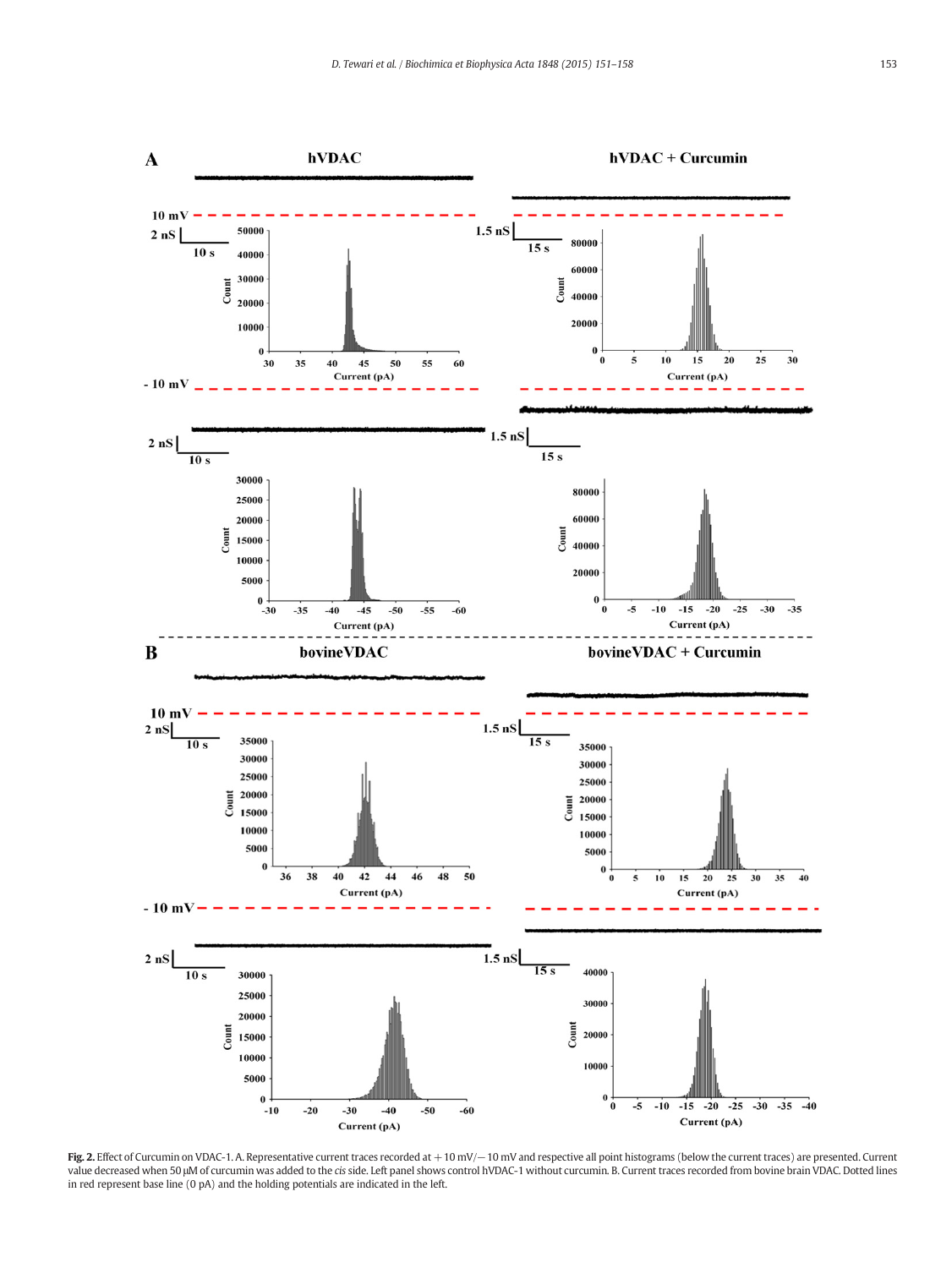# 2.5. Reconstitution of VDAC in planar lipid bilayer

Purified VDAC was reconstituted in planer lipid bilayer as described before [35]. Briefly, the bilayer was formed with 1,2-diphytanoylsn-glycero-3 phosphatidyl choline (DPhPC) (Avanti Polar Lipids, Alabaster, AL), dissolved in n-decane (20 mg/ml). Lipid was painted on the aperture (150 μm diameter) of polystyrene bilayer cuvette (Warner Instrument, USA). Both cis and trans chambers contained symmetrical solution of 1 M KCl, 5 mM  $MgCl<sub>2</sub>$  and 10 mM HEPES (pH 7.4). The cis chamber was held at virtual ground and the trans chamber was connected to the recording amplifier through PC501A head-stage (Warner Instrument, USA). Ag-AgCl electrodes were used. After formation of stable bilayer, purified VDAC was added to the cis chamber and the solution was mixed with magnetic stirrer. Channel insertion was monitored by observing membrane currents at different voltages. Once the channel insertion was noticed, the solution of cis chamber was replaced with fresh solution to limit further insertion of channels. To check the effect of curcumin, it was added to the cis chamber (50 μM final concentration). Channel activity was recorded at different voltages before and after the addition of curcumin. Currents were low pass filtered at 1 kHz and digitized at 5 kHz. The pClamp software (version 9, Molecular Devices) was used for data acquisition and analysis.

#### 2.6. Protein-ligand docking

Docking studies were performed to locate the probable binding site of curcumin on VDAC. Docking analysis was carried out using Autodock 4.2 [36]. The structure of VDAC was obtained from Protein Data Bank (PDB ID: 2JK4) [37] and the chemical structure of curcumin was retrieved from PubChem data base (ID: 969516). A total of 100 binding conformations were generated by docking curcumin in the flexible form to VDAC crystal structure. Polar hydrogens were added to the protein structure and Kollman united atom partial charges were assigned to both protein and ligand. The grid box was taken sufficiently large at  $90 \text{\AA} \times 90 \text{\AA} \times 90 \text{\AA}$ , keeping the protein at the center, to ensure unbiased docking. Genetic Algorithm was used and the docked complexes were scored based on binding free energy of the ligand to protein.

### 2.7. UV–visible spectroscopy

To evaluate the interaction of N-terminal fragment of VDAC with curcumin, we measured the absorbance of curcumin in the presence and absence of the peptide. The peptide, corresponding to the N-terminal first 21 amino acids of VDAC was synthesized by M/S Genpro Biotech, New Delhi, India. For UV–visible spectroscopy, the molar ratio of peptide and curcumin was kept 1:1 (50 μM of each) and spectra were recorded in the range of 300–700 nm using JASCO spectrophotometer. The base line was corrected using respective buffer.

# 2.8. Circular dichroism (CD) spectroscopy

The peptide containing N-terminal first 21 amino acids of hVDAC-1 was used for CD spectroscopy. CD spectroscopy of the peptide with and without curcumin was performed in phosphate buffer saline (PBS) as well as in methanol. 50 μM of peptide (dissolved in PBS) was incubated with equimolar curcumin for 30 min in dark at room temperature. For CD spectroscopy, the peptide was dissolved in methanol and treated with varying concentrations of curcumin (0–1 μM, in methanol) in dark for 10 min at room temperature [38]. For secondary structural analysis, 200 μl of incubated sample was placed into a 0.1 cm pathlength quartz cell (Hellma, Forest Hills, NY) and the spectra were acquired at 25 °C in far-UV range (198 nm–260 nm) with JASCO J-810 CD polarimeter. Three independent measurements were performed with each sample. To calculate the secondary structural component, the CD data were deconvoluted using CDPro software package. This software contains three algorithms (CONTINLL, SELCON3, and CDSSTR) for determining the relative secondary structural components [39].

#### 3. Results

#### 3.1. Effect of curcumin on hVDAC-1

The purity of isolated protein was checked on SDS-PAGE, followed by silver staining. As shown in Fig. 1A, VDAC-1 appeared as ~32 kDa single band on SDS-PAGE, confirming its homogeneity. Further, to establish the identity of hVDAC-1, western blot was performed with anti VDAC-1 antibody. Western blot showed prominent hVDAC-1 band (Fig. 1B). For functional characterization, VDAC-1 was reconstituted in planar lipid bilayer. Purified protein was added to the cis compartment (10 μg/ml, final concentration) and the channel insertion was monitored by measuring membrane currents at different voltages. Current–voltage (I–V) plot of VDAC-1 is shown in Fig. 1C. Channels show distinct closing events at higher voltages. This is a well known property of hVDAC-1 [\[4,8\]](#page-6-0). Normalized conductance  $(G/G_0)$  versus voltage plot of VDAC is shown in Fig. 1D. In agreement with previous reports, relative conductance is highest at voltages around 0 mV and it decreased almost symmetrically with the increase of positive and negative voltages [\[4,8\]](#page-6-0).

The effect of curcumin on reconstituted VDAC-1 was studied by adding it to the cis chamber (50 μM, final concentration). Representative current traces recorded at  $+/-10$  mV are shown in Fig. 2. Membrane currents reduced significantly after curcumin treatment, implicating that curcumin induces channel closure. Equal volume of vehicle (DMSO) alone had no effect on VDAC-1. Like the recombinant protein, VDAC isolated from bovine brain mitochondria had also showed similar effect (Fig. 2B). Fig. 3 depicts single channel conductance of VDAC-1 measured at different voltages before and after curcumin treatment. Curcumin treated VDAC-1 showed reduced conductance at all voltages. Single channel conductance (in 1 M KCl) at  $+10$  mV was 4.5  $\pm$  0.2 nS which reduced to  $1.8 \pm 0.15$  nS after curcumin treatment.

#### 3.2. Molecular docking of curcumin on hVDAC-1

We have performed protein-ligand docking to understand the mode of curcumin binding and to locate the VDAC residues that might play crucial roles in curcumin binding. Docking was performed by probing the curcumin molecule all across the VDAC-1 surface and N-terminal



Fig. 3. Effect of curcumin on single channel conductance of hVDAC-1. Curcumin decreased single channel conductance in all test voltages. Control data are shown in black and curcumin treated data are in red. Values are the mean  $\pm$  SEM of 15 independent experiments.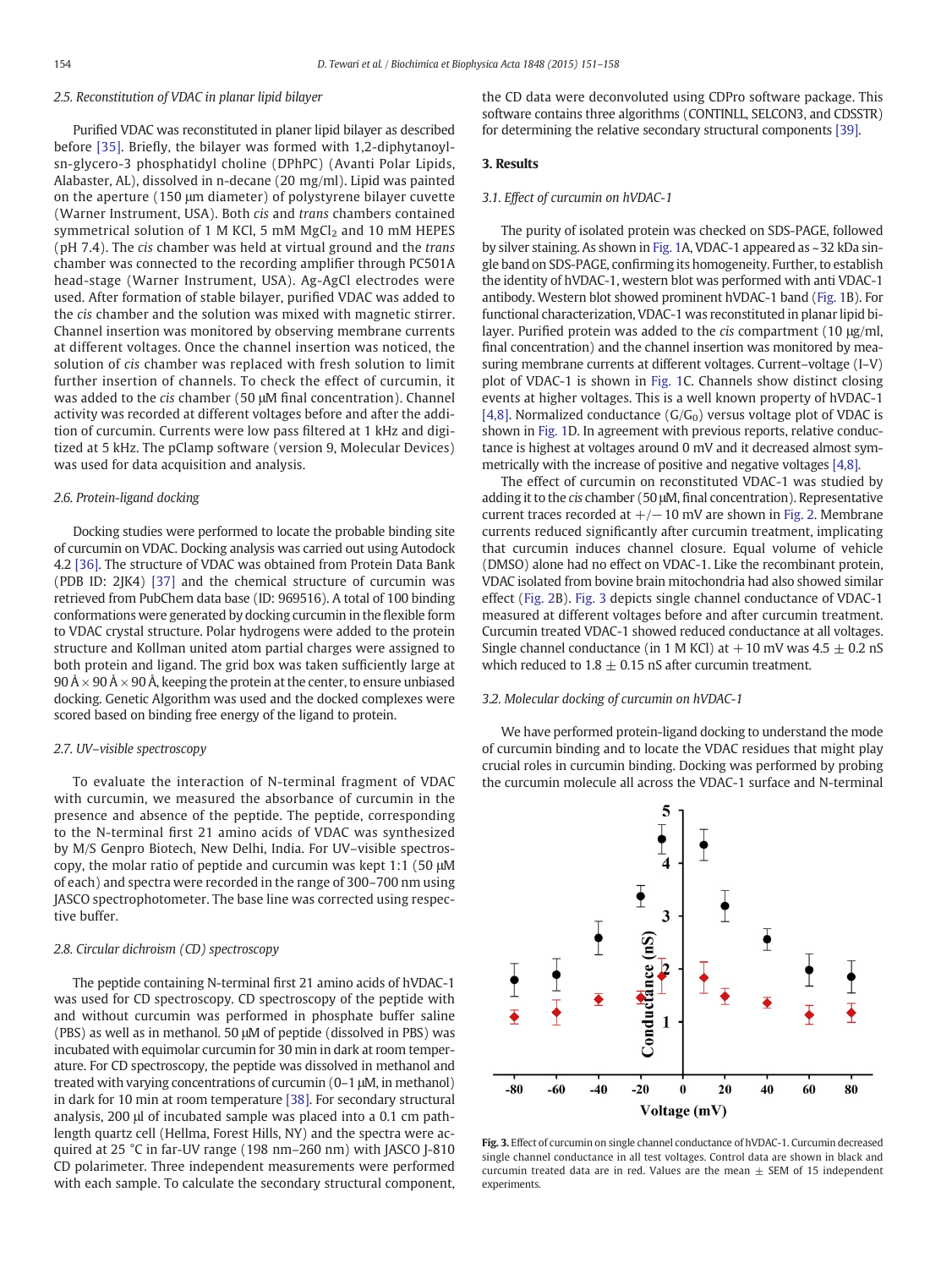$\alpha$  helix region (unbiased docking). The binding conformations of curcumin were clustered based on their free energy of binding. Nearly 30% of the curcumin conformations were found to fall in the lowest energy cluster, with an average energy of  $-7.5$  kcal/mol (Supplementary Fig. S1). Detailed structural analysis on the representative conformation from this cluster showed that curcumin preferentially binds to the N-terminal  $\alpha$  helix region with a bridging interaction to VDAC wall. In this mode of binding, hydrogen bonding interactions with N-terminal  $\alpha$  helix residues K15 and R18 were involved. A stacking interaction between Y198 and one of the phenyl rings of curcumin was also found to play a crucial role in the binding (Fig. 4A). Further analysis revealed the existence of multiple, relatively weaker hydrophobic interactions with VDAC N-terminal and wall residues. This is shown in Fig. 4B. Based on these findings, we selected K15, R18, D19



Fig. 4. A. The 3D representation of curcumin binding to hVDAC-1. hVDAC-1 is represented in gray cartoon and curcumin is shown in cyan licorice. Interacting hVDAC-1 residues are depicted in licorice representation in yellow. The electronegative oxygen and nitrogen atoms in curcumin and protein residues are shown in red and blue, respectively. Hydrogen bonds between curcumin and VDAC residues are indicated by dotted lines. B. Interactions of hVDAC-1 residues with curcumin. The hydrogen bonding interactions of curcumin with VDAC residues K15 and R18 are shown by dotted lines. The other protein residues that involve in hydrophobic interactions with curcumin are also indicated.



Fig. 5. A. Absorbance spectra of curcumin (50 μM) in the presence and absence of equimolar concentration of peptide. An increase in curcumin absorbance intensity and a prominent blue shift in its absorbance maxima were observed in the presence of peptide. B. CD spectra of peptide (40 μM) with varying concentration of curcumin in methanol. As evident in CD spectra, peptide adopted  $\alpha$  helical conformation in methanol and curcumin treatment increased its helical content.

on N-terminus and Y198 on the channel wall for mutational studies to assess their contribution in curcumin binding.

#### 3.3. Curcumin increases the helicity of synthetic peptide

The docking study identified multiple residues in N-terminus of hVDAC-1 that may interact with curcumin. To study the interaction, 50 μM of synthetic peptide, consisting of 21 amino acids of N-terminus was incubated with equimolar concentration of curcumin for 30 min at room temperature and the absorbance was measured. In presence of the peptide, the curcumin spectrum showed three-fold increase in absorbance with blue shift in the absorption maxima (Fig. 5A). The data clearly suggests that curcumin interacts with the peptide. The same method had been used earlier to demonstrate curcumin-protein interaction [40]. Further, we assumed that synthetic peptide corresponding to the N-terminus, might exhibit some conformational changes induced by curcumin. However, the CD spectra of 50 μM peptide in PBS showed mostly unstructured random coil conformation and its treatment with equimolar concentration of curcumin did not show any significant structural changes (Supplementary Fig. S2). It suggests that though the peptide has propensity for helix formation, it might need some helix favoring conditions for adapting the helical conformation. Therefore, we performed the CD experiment in methanol, which favors helix formation in peptides. The data suggest that peptide exhibited helix conformation in methanol, as evident by two minima (at 222 nm and ~208 nm; Fig. 5B). CD spectra presented in Fig. 5B revealed that helical content of peptide increased with increasing concentrations of curcumin. The change in peptide helicity was observed even at very low curcumin concentration (0.5 μM) in methanol. The helicity of the peptide alone was found to be 8.1% which increased to 11.0%, 15.36% and 20.65% by 0.5 μM, 0.7 μM and 1.0 μM curcumin respectively as calculated from CD Pro deconvolution (Table 1). The CD spectroscopy measurements clearly suggest that

| <b>Table 1</b>                                                                           |
|------------------------------------------------------------------------------------------|
| Alteration of the secondary structure of N terminal peptide in the presence of curcumin. |

| Curcumin $(\mu M)$ | $\alpha$ -Helix (%) | $\beta$ sheet $(\%)$ | Turn $(\%)$ | Random coil (%) |
|--------------------|---------------------|----------------------|-------------|-----------------|
| $\Omega$           | 8.1                 | 31.06                | 14.26       | 41.56           |
| 0.5                | 11.03               | 30.83                | 16.93       | 37.0            |
| 0.7                | 15.36               | 28.83                | 17.9        | 35.76           |
| 1.0                | 20.65               | 34.43                | 15.5        | 43.4            |

The experiment was performed in methanol and the peptide concentration was kept constant (40 μM).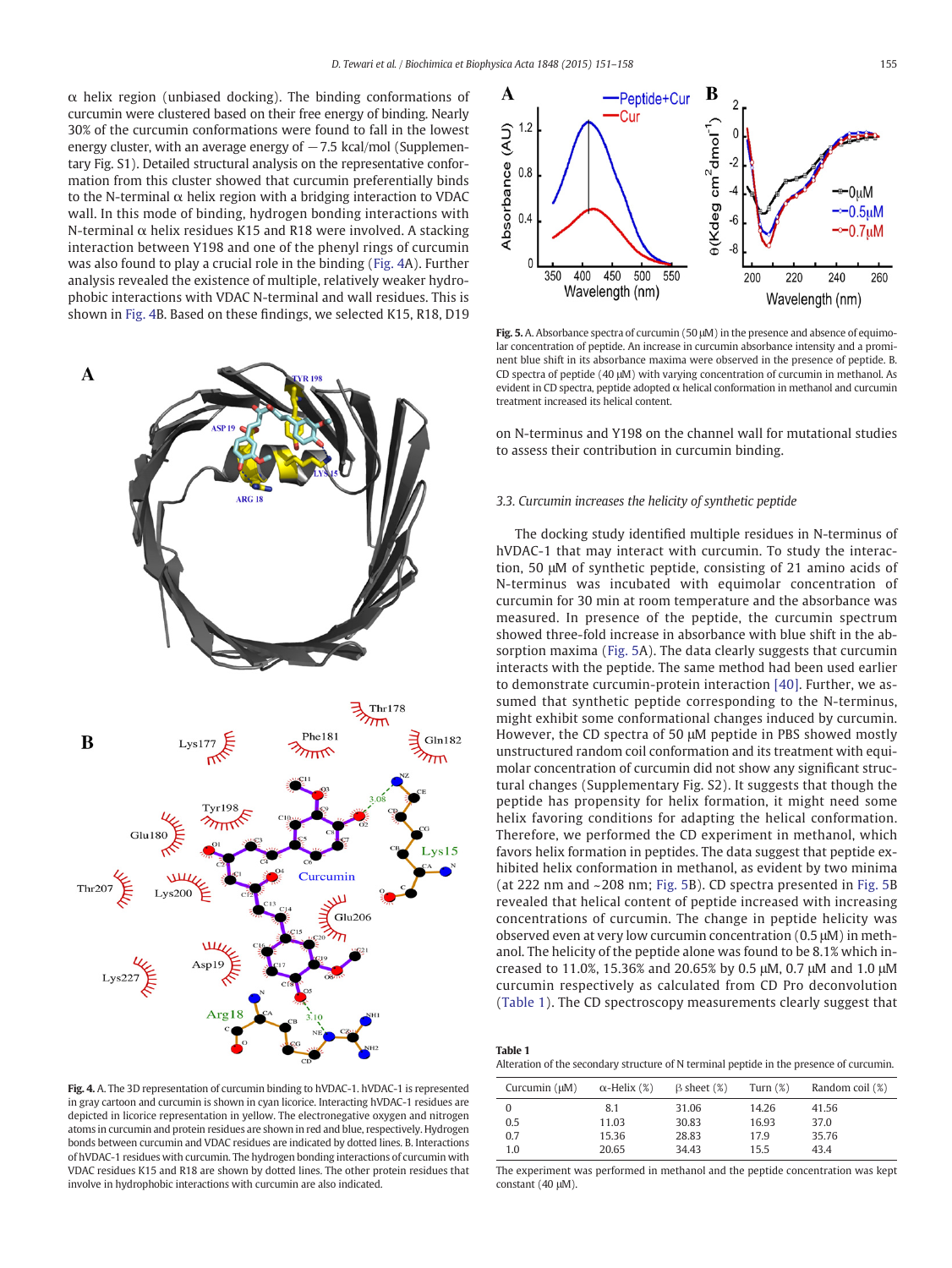# Table 2

Effect of curcumin on single channel conductance of wild type and mutant VDAC. Conductance was calculated at  $+80$  mV in 1 M symmetric KCl solution.  $* P < 0.05$ ,  $* P < 0.01$ .

| hVDAC-1                                 | Single channel<br>conductance $(nS) \pm SEM$ | % reduction of conductance<br>after curcumin treatment |
|-----------------------------------------|----------------------------------------------|--------------------------------------------------------|
| Wild type<br>Wild type $+$ curcumin     | $2.09 + 0.10$<br>$1.10 + 0.04***$            | 51                                                     |
| K <sub>15</sub> A<br>$K15A + curcumin$  | $1.85 + 0.09$<br>$1.30 + 0.08^*$             | 30                                                     |
| <b>R18A</b><br>$R18A + \text{curcumin}$ | $2.08 + 0.07$<br>$1.39 + 0.05^*$             | 33                                                     |
| <b>D19N</b>                             | $1.91 + 0.14$                                | 27                                                     |
| $D19N +$ curcumin<br>Y198F              | $1.38 + 0.10^*$<br>$2.04 + 0.12$             | 39                                                     |
| $Y198F +$ curcumin                      | $1.25 \pm 0.06^*$                            |                                                        |

curcumin increases the helical content of this peptide in suitable environment.

# 3.4. Effect of curcumin on the mutant hVDAC-1

All the mutants of VDAC-1 i.e. K15A, R18A, D19N, Y198F except K227A readily formed channel in planer lipid membrane. K227A did not show any channel activity. Mutation did not cause any major changes in the electrophysiological properties of VDAC, other than slight decrease of single channel conductance for K15A and D19N. At 80 mV (in 1 M KCl), K15A showed single channel conductance of 1.85 nS compared to 2.09 nS for wild type (Table 2). The effect of curcumin on different mutants of hVDAC-1 at  $-10$  mV holding potential is shown in Fig. 6. Like wild type, curcumin induced the closure to all mutants. However, when the effects of curcumin on single channel conductance of mutants were compared, it appears that mutants are less responsive to curcumin (Table 2). For example, at 80 mV (in 1 M KCl) wild type hVDAC-1 showed a conductance of about 2.09 nS which reduced by 51% upon curcumin treatment. On the other hand, reduction of the conductance for mutants ranged between 28 and 39%, implying that mutation attenuated the effect of curcumin, but did not abolish it completely. Similar effect of the curcumin was also observed at lower holding potentials.

## 4. Discussion and conclusion

The present study describes alteration of the gating of VDAC by curcumin. Curcumin is a well-known pro-apoptotic agent and it has been extensively studied in relation to its anti-cancer effect [27]. It has



Fig. 6. Effect of curcumin on different VDAC mutants. VDAC was reconstituted in DPhPC membrane and channel activity was recorded in 1 M symmetric KCl solution. Red dotted line represents base line (0 pA); applied voltages are written alongside. Application of curcumin induces closure in all mutants; however the extent of inhibition is significantly lower than wild type (Table 2).

 $D19N$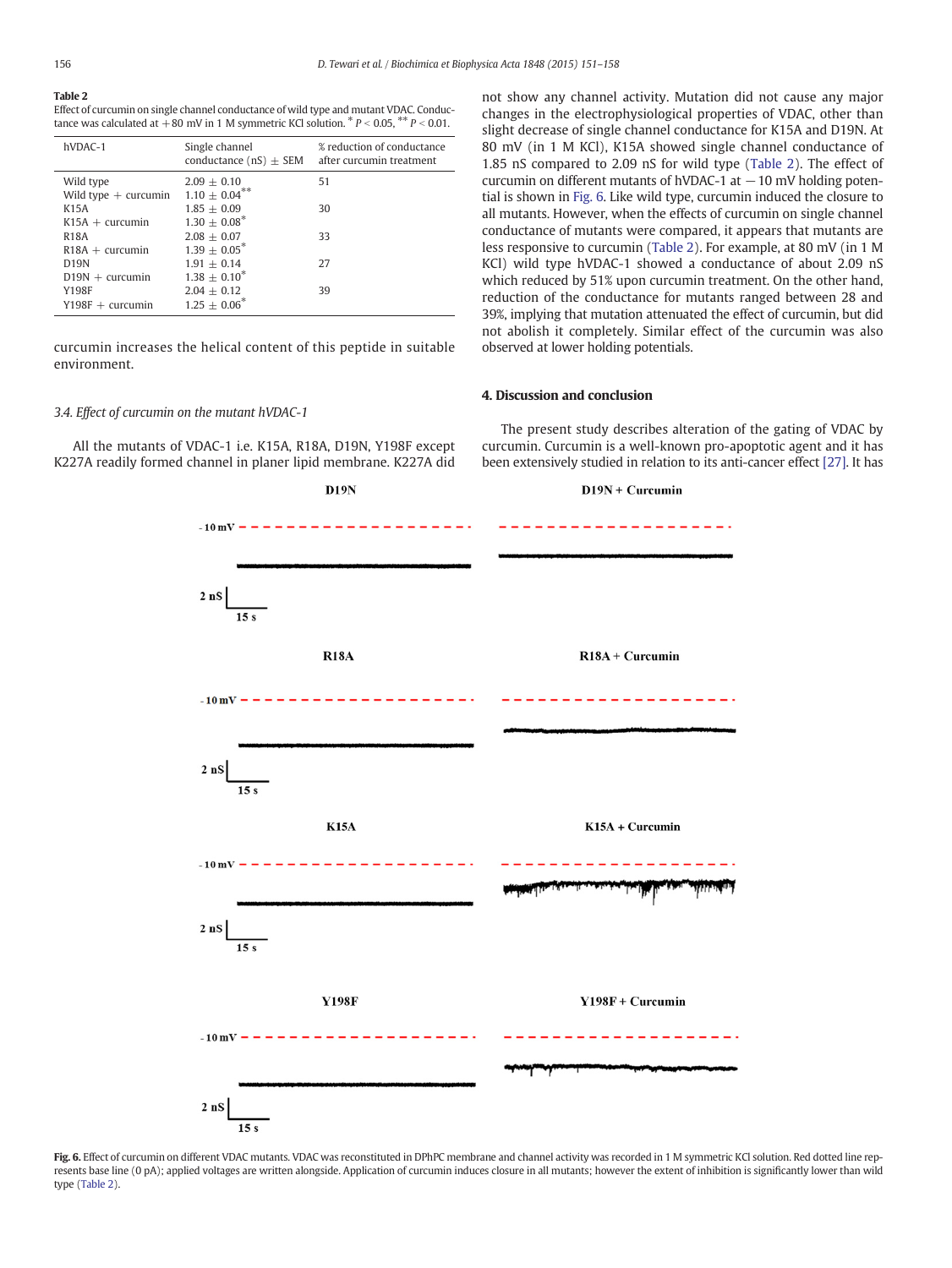<span id="page-6-0"></span>multiple targets like inflammatory cytokines, growth factors, kinases, transcription factors, different ion channels, transporters and wide range of proteins involved in apoptosis pathway [27–30]. Although VDAC plays a central role in mitochondria mediated apoptosis, its modulation by curcumin has never been reported. Here we show that curcumin directly interacts with hVDAC-1 and induces its closure. hVDAC-1 reconstituted in planar lipid bilayer showed reduced conductance when treated with curcumin. Further, molecular docking identified interacting residues, mostly in the N-terminal  $\alpha$  helix and in the inner wall of the channel forming β barrel. The synthetic peptide mimicking N-terminus showed interaction with curcumin as evident from curcumin absorbance measurement study. Also, the helicity of this peptide increased with increasing concentration of curcumin, as detected in CD spectroscopy. Curcumin increased the helicity of the peptide, suggesting its specific interaction. Based on the docking data, when the predicted interacting residues of N-terminus i.e. Lys15, Arg18 were mutated to Ala and Asp19 to Asn, all the single mutants of VDAC showed reduced sensitivity to curcumin, suggesting their involvement in binding. As binding of curcumin involves multiple residues, it is expected that single mutation would not abolish the effect completely. The close proximity of docked curcumin to the Tyr198 of the inner wall establishes hydrophobic interaction which was reduced in Y198F mutant. This mutant showed lesser sensitivity to curcumin.

N-terminal  $\alpha$  helix of VDAC has been implicated in gating [4,8,9]. Although not universally accepted, it is generally believed that transition from closed to open state is accompanied by the conformational movement of N-terminus. The crystal structure of VDAC reveals that the N-terminal helix resides within the pore [7]. Apparently, the  $\alpha$ helix occludes the pore in the closed state and it is displaced towards the inner wall of the channel leading to the opening. Therefore, interaction of curcumin to the N-terminus at one end and to the Y198 at the other end restricts the movement of  $\alpha$  helix and thereby stabilizes the closed state.

Whether stabilization of VDAC in closed state or in open state is pro-apoptotic is controversial. Pro-apoptotic proteins e.g. Bax and Bak have been reported to induce VDAC-opening. In the similar line, antiapoptotic Bcl- $x_L$  induced VDAC closure [41,42]. Interestingly, Bcl- $x_L$ has also been shown to induce VDAC opening [43,44]. Optimum opening of VDAC must be important for the exchange of ATP and ADP and thus anti-apoptotic. VDAC prefers anion over cation in the open state. Therefore,  $Ca^{2+}$  entry to the mitochondria, a pre-requisite for the induction of mitochondrial permeability transition pore (MPTP) that follows apoptosis, will also be limited in open state. Stabilization of VDAC in the closed state presumably will induce apoptosis due to disruption of normal metabolite flux. This view is supported by the fact that pro-apoptotic protein Bid induces VDAC closure [45]. It has also been shown that in rat liver mitochondria, closure of VDAC increased oxidative stress and accelerated  $Ca<sup>2+</sup>$  mediated MPTP which are considered as pro-apoptotic factors [46]. Therefore, VDAC-closure by curcumin contributes to its well-known pro-apoptotic property. Our study reveals a novel mode of action of curcumin.

#### Funding sources

This work was supported by LSRB, Defence Research and Development Organisation, Government of India; grant No.DLS/81/48222/ LSRB-161/BTB/2008

#### Conflict of interest

The authors declare no conflict of interest.

### Acknowledgments

We sincerely acknowledge Dr. Kornelius Zeath, Max Planck Institute of Biochemistry, Germany for providing VDAC construct. We would like to thank Prashant Kumar, Sucheta, Debayan, Shashipraksh, Amit and Wasima for their valuable suggestions.

# Appendix A. Supplementary data

Supplementary data to this article can be found online at [http://dx.](http://dx.doi.org/10.1016/j.bbamem.2014.10.014) [doi.org/10.1016/j.bbamem.2014.10.014.](http://dx.doi.org/10.1016/j.bbamem.2014.10.014)

## References

- [1] [G. Kroemer, J.C. Reed, Mitochondrial control of cell death, Nat. Med. 6 \(2000\)](http://refhub.elsevier.com/S0005-2736(14)00349-6/rf0005) [513](http://refhub.elsevier.com/S0005-2736(14)00349-6/rf0005)–519.
- [2] [A. Messina, S. Reina, F. Guarino, V. De Pinto, VDAC isoforms in mammals, Biochim.](http://refhub.elsevier.com/S0005-2736(14)00349-6/rf0010) [Biophys. Acta 1818 \(2012\) 1466](http://refhub.elsevier.com/S0005-2736(14)00349-6/rf0010)–1476.
- [3] [V. Shoshan-Barmatz, V. De Pinto, M. Zweckstetter, Z. Raviv, N. Keinan, N. Arbel,](http://refhub.elsevier.com/S0005-2736(14)00349-6/rf0015) [VDAC; a multi-functional mitochondrial protein regulating cell life and death, Mol.](http://refhub.elsevier.com/S0005-2736(14)00349-6/rf0015) [Aspects Med. 31 \(3\) \(2010\) 227](http://refhub.elsevier.com/S0005-2736(14)00349-6/rf0015)–285.
- [4] [M. Colombini, VDAC structure, selectivity, and dynamics, Biochim. Biophys. Acta](http://refhub.elsevier.com/S0005-2736(14)00349-6/rf0020) [1818 \(6\) \(2012\) 1457](http://refhub.elsevier.com/S0005-2736(14)00349-6/rf0020)–1465.
- [5] [T. Hodge, M. Colombini, Regulation of metabolite](http://refhub.elsevier.com/S0005-2736(14)00349-6/rf0025) flux through voltage-gating of [VDAC channels, J. Membr. Biol. 157 \(1997\) 271](http://refhub.elsevier.com/S0005-2736(14)00349-6/rf0025)–279.
- [6] [V. Shoshan-Barmatz, D. Ben-Hail, VDAC, a multi-functional mitochondrial protein as](http://refhub.elsevier.com/S0005-2736(14)00349-6/rf0030) [a pharmacological target, Mitochondrion 12 \(2012\) 24](http://refhub.elsevier.com/S0005-2736(14)00349-6/rf0030)–34.
- [7] [R. Ujwal, D. Cascio, J.P. Colletier, S. Faham, J. Zhang, L. Toro, P. Ping, J. Abramson, The](http://refhub.elsevier.com/S0005-2736(14)00349-6/rf0035) [crystal structure of mouse VDAC1 at 2.3 Å. resolution reveals mechanistic insights](http://refhub.elsevier.com/S0005-2736(14)00349-6/rf0035) [into metabolite gating, Proc. Natl. Acad. Sci. U. S. A. 105 \(2008\) 17742](http://refhub.elsevier.com/S0005-2736(14)00349-6/rf0035)–17747.
- [8] [M. Colombini, Voltage gating in the mitochondrial channel, VDAC, J. Membr. Biol.](http://refhub.elsevier.com/S0005-2736(14)00349-6/rf0040) [111 \(1989\) 103](http://refhub.elsevier.com/S0005-2736(14)00349-6/rf0040)–111.
- [9] [B. Mertins, G. Psakis, W. Grosse, K.C. Back, A. Salisowski, P. Reiss, U. Koert, L.O. Essen,](http://refhub.elsevier.com/S0005-2736(14)00349-6/rf0045) [Flexibility of the N-terminal mVDAC1 segment controls the channel gating behavior,](http://refhub.elsevier.com/S0005-2736(14)00349-6/rf0045) [PLoS One 7 \(2012\) e47938](http://refhub.elsevier.com/S0005-2736(14)00349-6/rf0045).
- [10] [J. Song, C. Midson, E. Blachly-Dyson, M. Forte, M. Colombini, The sensor regions of](http://refhub.elsevier.com/S0005-2736(14)00349-6/rf0050) [VDAC are translocated from within the membrane to the surface during the gating](http://refhub.elsevier.com/S0005-2736(14)00349-6/rf0050) [processes, Biophys. J. 74 \(1998\) 2926](http://refhub.elsevier.com/S0005-2736(14)00349-6/rf0050)–2944.
- [11] [M. Colombini, E. Blachly-Dyson, M. Forte, VDAC, a channel in the outer mitochondrial](http://refhub.elsevier.com/S0005-2736(14)00349-6/rf0055) [membrane, Ion Channels 4 \(1996\) 169](http://refhub.elsevier.com/S0005-2736(14)00349-6/rf0055)–202.
- [12] [V. De Pinto, S. Reina, F. Guarino, A. Messina, Structure of the voltage-dependent](http://refhub.elsevier.com/S0005-2736(14)00349-6/rf0060) [anion channel; state of the art, J. Bioenerg. Biomembr. 40 \(2008\) 139](http://refhub.elsevier.com/S0005-2736(14)00349-6/rf0060)–147.
- [13] [S. Hiller, G. Wagner, The role of solution NMR in the structure determinations](http://refhub.elsevier.com/S0005-2736(14)00349-6/rf0065) [of VDAC-1 and other membrane proteins, Curr. Opin. Struct. Biol. 19 \(2009\)](http://refhub.elsevier.com/S0005-2736(14)00349-6/rf0065) 396–[401](http://refhub.elsevier.com/S0005-2736(14)00349-6/rf0065).
- [14] [O.P. Choudhary, R. Ujwal, W. Kowallis, R. Coalson, J. Abramson, M. Grabe, The elec](http://refhub.elsevier.com/S0005-2736(14)00349-6/rf0070)[trostatics of VDAC: implications for selectivity and gating, J. Mol. Biol. 396 \(2010\)](http://refhub.elsevier.com/S0005-2736(14)00349-6/rf0070) 580–[592.](http://refhub.elsevier.com/S0005-2736(14)00349-6/rf0070)
- [15] [O. Teijido, R. Ujwal, C.O. Hillerdal, L. Kullman, T.K. Rostovtseva, J. Abramson, Af](http://refhub.elsevier.com/S0005-2736(14)00349-6/rf0075)fixing N-terminal α[-helix to the wall of the voltage-dependent anion channel does not](http://refhub.elsevier.com/S0005-2736(14)00349-6/rf0075) [prevent its voltage gating, J. Biol. Chem. 287 \(2012\) 11437](http://refhub.elsevier.com/S0005-2736(14)00349-6/rf0075)–11445.
- [16] [D.R. Green, J.C. Reed, Mitochondria and apoptosis, Science 281 \(1998\) 1309](http://refhub.elsevier.com/S0005-2736(14)00349-6/rf0080)-1311. [17] [S. Ma, C. Hockings, K. Anwari, T. Kratina, S. Fennell, M. Lazarou, M.T. Ryan, R.M.](http://refhub.elsevier.com/S0005-2736(14)00349-6/rf0085) [Kluck, G. Dewson, Assembly of the Bak apoptotic pore: a critical role for the Bak pro](http://refhub.elsevier.com/S0005-2736(14)00349-6/rf0085)tein α[6 helix in the multimerization of homodimers during apoptosis, J. Biol. Chem.](http://refhub.elsevier.com/S0005-2736(14)00349-6/rf0085)
- [288 \(2013\) 26027](http://refhub.elsevier.com/S0005-2736(14)00349-6/rf0085)–26038. [18] [A. Schindler, E. Foley, Hexokinase 1 blocks apoptotic signals at the mitochondria,](http://refhub.elsevier.com/S0005-2736(14)00349-6/rf0090) [Cell. Signal. 25 \(2013\) 2685](http://refhub.elsevier.com/S0005-2736(14)00349-6/rf0090)–2692.
- [19] [V. Shoshan-Barmatz, N. Keinan, H. Zaid, Uncovering the role of VDAC in the regula](http://refhub.elsevier.com/S0005-2736(14)00349-6/rf0095)[tion of cell life and death, J. Bioenerg. Biomembr. 40 \(2008\) 183](http://refhub.elsevier.com/S0005-2736(14)00349-6/rf0095)–191.
- [20] [A.D. Chacko, F. Liberante, I. Paul, D.B. Longley, D.A. Fennell, Voltage dependent anion](http://refhub.elsevier.com/S0005-2736(14)00349-6/rf0210) [channel-1 regulates death receptor mediated apoptosis by enabling cleavage of](http://refhub.elsevier.com/S0005-2736(14)00349-6/rf0210) [caspase-8, BMC Cancer 20 \(10\) \(2010\) 380.](http://refhub.elsevier.com/S0005-2736(14)00349-6/rf0210)
- [21] [R. Rizzuto, D. De Stefani, A. Raffaello, C. Mammucari, Mitochondria as sensors and](http://refhub.elsevier.com/S0005-2736(14)00349-6/rf0100) [regulators of calcium signalling, Nat. Rev. Mol. Cell Biol. \(2012\) 566](http://refhub.elsevier.com/S0005-2736(14)00349-6/rf0100)–578.
- [22] [C. Garrido, L. Galluzzi, M. Brunet, P.E. Puig, C. Didelot, G. Kroemer, Mecha](http://refhub.elsevier.com/S0005-2736(14)00349-6/rf0105)[nisms of cytochrome c release from mitochondria, Cell Death Differ. 13 \(2006\)](http://refhub.elsevier.com/S0005-2736(14)00349-6/rf0105) 1423–[1433](http://refhub.elsevier.com/S0005-2736(14)00349-6/rf0105).
- [23] [J.G. Pastorino, J. Hoek, Regulation of hexokinase binding to VDAC, J. Bioenerg.](http://refhub.elsevier.com/S0005-2736(14)00349-6/rf0110) [Biomembr. 40 \(2008\) 171](http://refhub.elsevier.com/S0005-2736(14)00349-6/rf0110)–182.
- [24] [N. Arbel, D. Ben-Hail, V. Shoshan-Barmatz, Mediation of the antiapoptotic activity of](http://refhub.elsevier.com/S0005-2736(14)00349-6/rf0115) [Bcl-xL protein upon interaction with VDAC1 protein, J. Biol. Chem. 287 \(2012\)](http://refhub.elsevier.com/S0005-2736(14)00349-6/rf0115) [23152](http://refhub.elsevier.com/S0005-2736(14)00349-6/rf0115)–23161.
- [25] [Y. Zheng, C. Tian, C. Jiang, H. Jin, J. Chen, A. Almasan, H. Tang, Q. Chen, Essential role](http://refhub.elsevier.com/S0005-2736(14)00349-6/rf0120) [of the voltage-dependent anion channel \(VDAC\) in mitochondrial permeability](http://refhub.elsevier.com/S0005-2736(14)00349-6/rf0120) [transition pore opening and cytochrome c release induced by arsenic trioxide,](http://refhub.elsevier.com/S0005-2736(14)00349-6/rf0120) [Oncogene 12 \(23\) \(2004\) 1239](http://refhub.elsevier.com/S0005-2736(14)00349-6/rf0120)–1247.
- [26] [N. Tajeddine, L. Galluzzi, O. Kepp, E. Hangen, E. Morselli, L. Senovilla, N. Araujo, G.](http://refhub.elsevier.com/S0005-2736(14)00349-6/rf0125) [Pinna, N. Larochette, N. Zamzami, N. Modjtahedi, A. Harel-Bellan, G. Kroemer,](http://refhub.elsevier.com/S0005-2736(14)00349-6/rf0125) [Hierarchical involvement of Bak, VDAC1 and Bax in cisplatin-induced cell death,](http://refhub.elsevier.com/S0005-2736(14)00349-6/rf0125) [Oncogene 27 \(2008\) 4221](http://refhub.elsevier.com/S0005-2736(14)00349-6/rf0125)–4232.
- [27] [B.B. Aggarwal, A. Kumar, A.C. Bharti, Anticancer potential of curcumin: preclinical](http://refhub.elsevier.com/S0005-2736(14)00349-6/rf0215) [and clinical studies, Anticancer Res. 23 \(2003\) 363](http://refhub.elsevier.com/S0005-2736(14)00349-6/rf0215)–398.
- [28] [S. Reuter, S. Eifes, M. Dicato, B.B. Aggarwal, M. Diederich, Modulation of anti](http://refhub.elsevier.com/S0005-2736(14)00349-6/rf0130)[apoptotic and survival pathways by curcumin as a strategy to induce apoptosis in](http://refhub.elsevier.com/S0005-2736(14)00349-6/rf0130) [cancer cells, Biochem. Pharmacol. 76 \(2008\) 1340](http://refhub.elsevier.com/S0005-2736(14)00349-6/rf0130)–1351.